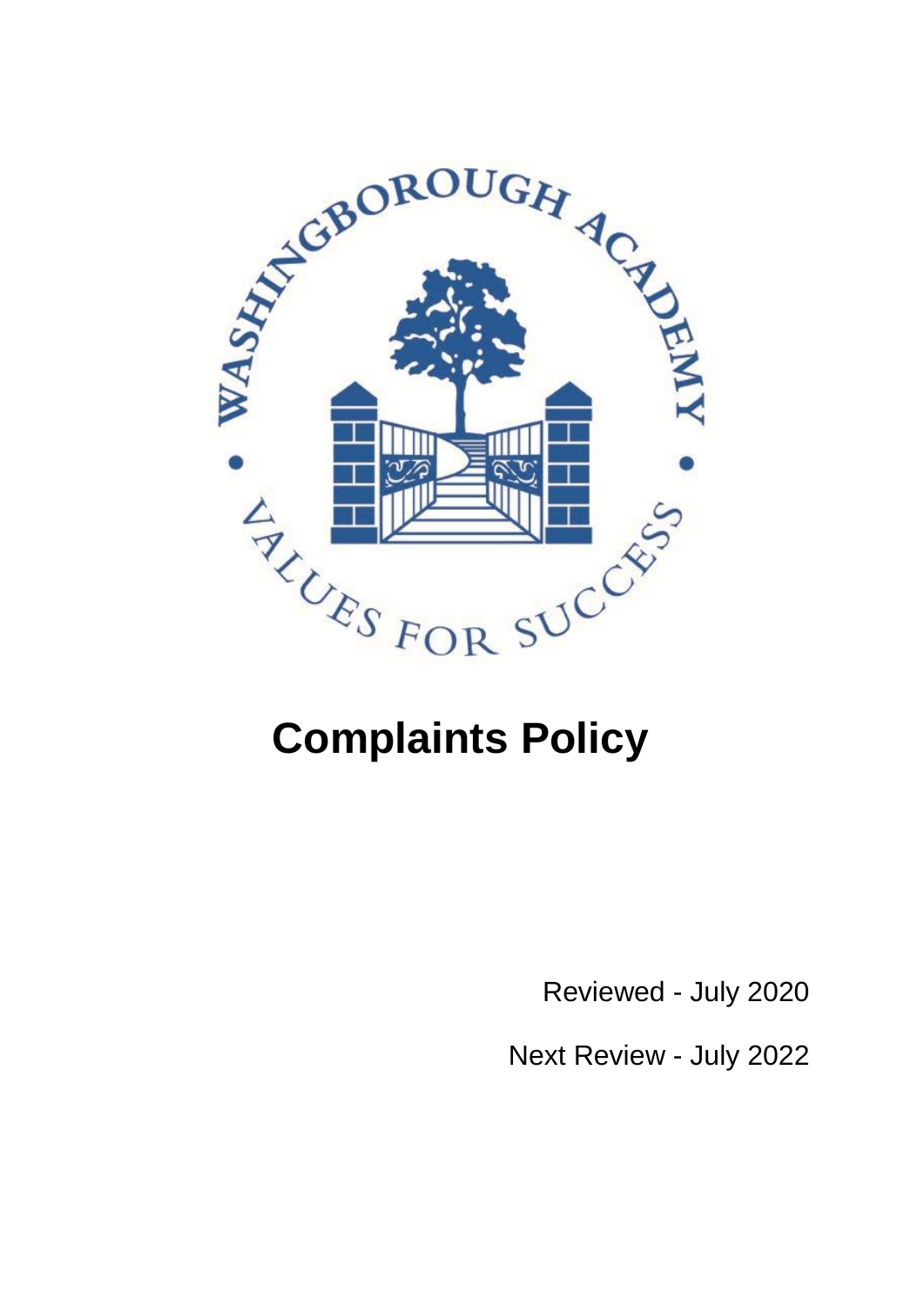

# **COMPLAINTS PROCEDURE**

#### **INTRODUCTION**

Under Part 7, Schedule 1 of the Education (Independent School Standards) Regulations 2014, the academy is required to have in a place a procedure to deal with complaints relating to it and to any community facilities or service that it provides.

This procedure is made accessible to the public:

On the academy website.

This procedure does not apply to complaints about:

- Admissions & Exclusions;
- Curriculum;
- Special Educational Needs;
- Provision of Collective Worship and Religious Education;
- Allegations of bullying by pupils;
- Matters likely to require a Child Protection investigation;
- Academy re-organisation proposals;
- Whistleblowing; and
- Complaints about services provided by other providers who may use academy premises or facilities.

which are dealt with under separate procedures.

Equally, complaints by employees of the Academy are usually dealt with via the grievance procedure.

It is the Academy's intention that this Complaints Procedure will:

- encourage resolution of problems by informal means wherever possible;
- be simple to understand and use;
- be impartial;
- be non-adversarial;
- allow swift handling with established time-limits for action and keeping people informed of the progress;
- ensure a full and fair investigation by an independent person where necessary;
- respect people's desire for confidentiality;
- address all the points at issue and provide an effective response and appropriate redress, where necessary;
- provide information to the academy's senior management team so that services can be improved.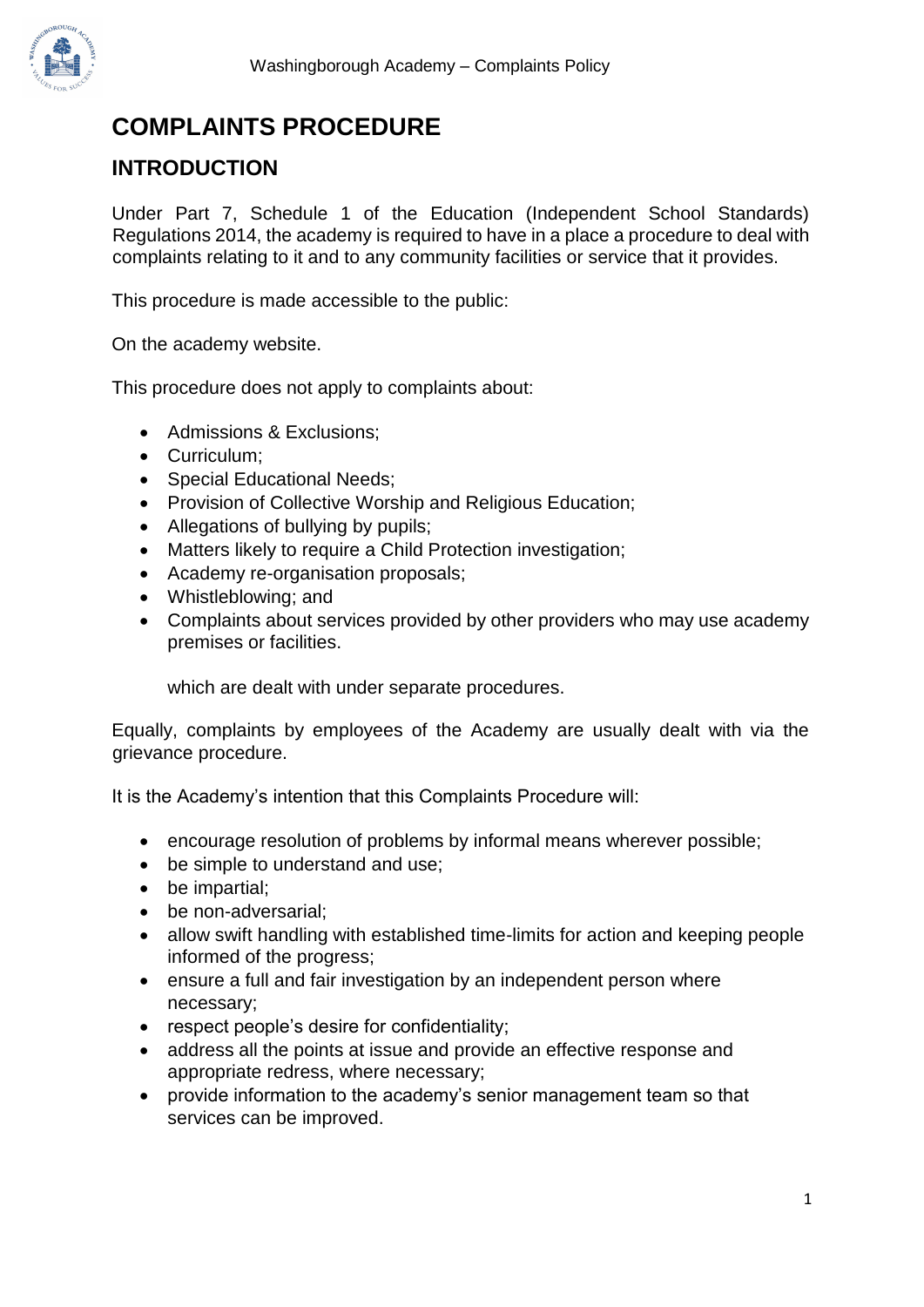

The Academy's Complaints Co-Ordinator is the Head Teacher of the Academy.

## **SPECIFIC PROVISIONS**

#### **Changes of Personnel**

Complaints against the Chair of Governors or an individual governor should be made by writing to the Clerk to the Governing Body.

If the subject of the complaint is the Headteacher, then the matter will be dealt with first by the Chair of Governors. The Complaint Form should be handed to the Chair of Governors in the first instance. Stage 2 then may be handled by a single governor.

The Academy may also, in appropriate circumstances, adjust or modify this procedure where the particular circumstances of the complaint warrant it.

#### **Recording Complaints**

Complaints should be made using the complaint form at Annex 1 or clearly set out in writing; however, the Academy will allow alternative methods of contact where a complainant uses a different communication preference due to disability or a learning difficulty.

The Academy will record the progress of any formal complaint and the final outcome. The Complaints Co-ordinator will be responsible for these records and will hold them centrally. Brief notes of meetings and telephone calls will be kept and a copy of any written response added to the record.

All Correspondence, statements and records relating to individual complaints will be kept confidential, except where the Secretary of State (or someone acting on his behalf) requests them.

#### **Exclusions and Exceptional Circumstances**

An anonymous complaint will only be investigated in very limited and exceptional circumstances.

A complaint relating to matters more than 3 months in the past will normally only be accepted and investigated in exceptional circumstances.

In such cases, the academy may either involve appropriate external agencies or conduct its own internal review to test whether there is any corroborative evidence, which might trigger a formal investigation.

#### **Unreasonable Conduct by a Complainant**

The Academy is committed to dealing with all complaints fairly and impartially, and to providing a high-quality service to those who complain. We will not normally limit the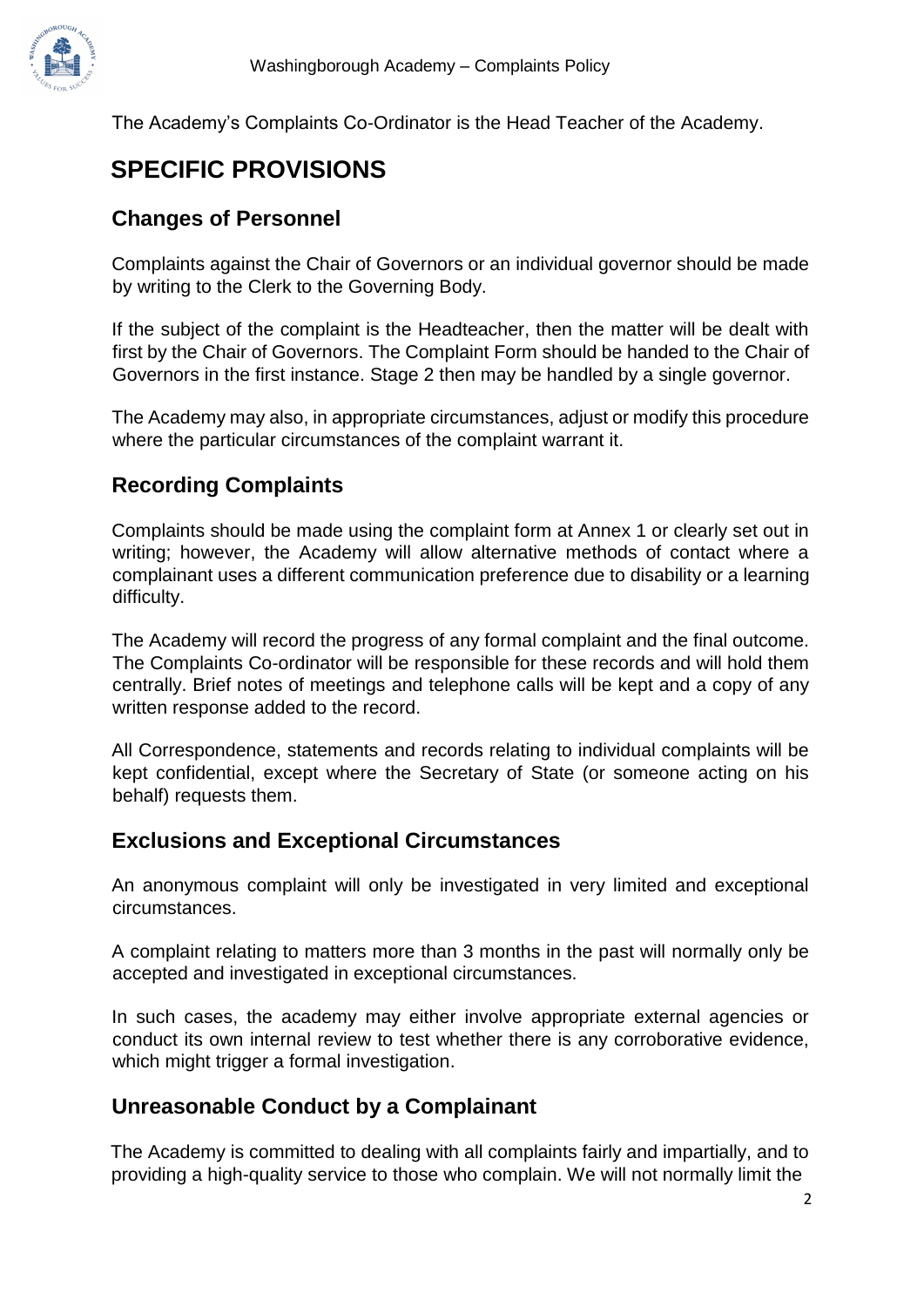

contact complainants have with the Academy. However, we do not expect our staff to tolerate unacceptable behaviour and will act to protect staff from that behaviour, including that which is abusive, offensive or threatening.

Complainants should limit the number of communications with an Academy while a complaint is being progressed. It is not helpful if repeated correspondence is sent (either by letter, phone, email or text) as it could delay the outcome being reached.

Complainants (and/or anyone acting on their behalf) may be deemed by the Headteacher and /or the Chair of Governors to be unreasonable if they have behaved in any of the following ways (this list is not exhaustive):

- The complainant makes such frequent contact with the academy that objective consideration of a "live" complaint is hindered;
- The complainant makes a string of further complaints about a "live" investigation or changes aspect of the complaint, during the investigation;
- The complainant exhausts all stages of the academy's complaints procedure but continues to pursue the same matter;
- The complainant seeks an unrealistic outcome and persists in doing so despite being advised that this is the case.
- The complainant's communications are:

o Malicious, abusive or aggressive; o Use threats, intimidation or violence; o Use offensive, abusive or discriminatory language; o Known by them to be false and/or contain falsified information; o Publish unacceptable information in a variety of media such as in social media websites and newspapers.

- The complainant makes insulting personal comments about, or threats towards, staff.
- The complainant makes unjustified complaints about staff who are trying to deal with the issues, and seek to have them replaced.
- The complainant refuses to articulate their complaint or specify their grounds of a complaint or the outcomes sought by raising the complaint, despite offers of assistance.
- The complainant refuses to co-operate with the complaints investigation process while still wishing their complaint to be resolved.
- The complainant makes excessive demands on school time by frequent, lengthy, complicated and stressful contact with staff regarding the complaint in person, in writing, by email and by telephone while the complaint is being dealt with.

In these examples a "contact" may be in person, in writing, or by telephone or SMS text

Whenever possible, the Headteacher or Chair of Governors will discuss any concerns with the complainant informally before applying an "unreasonable" marking to their communications.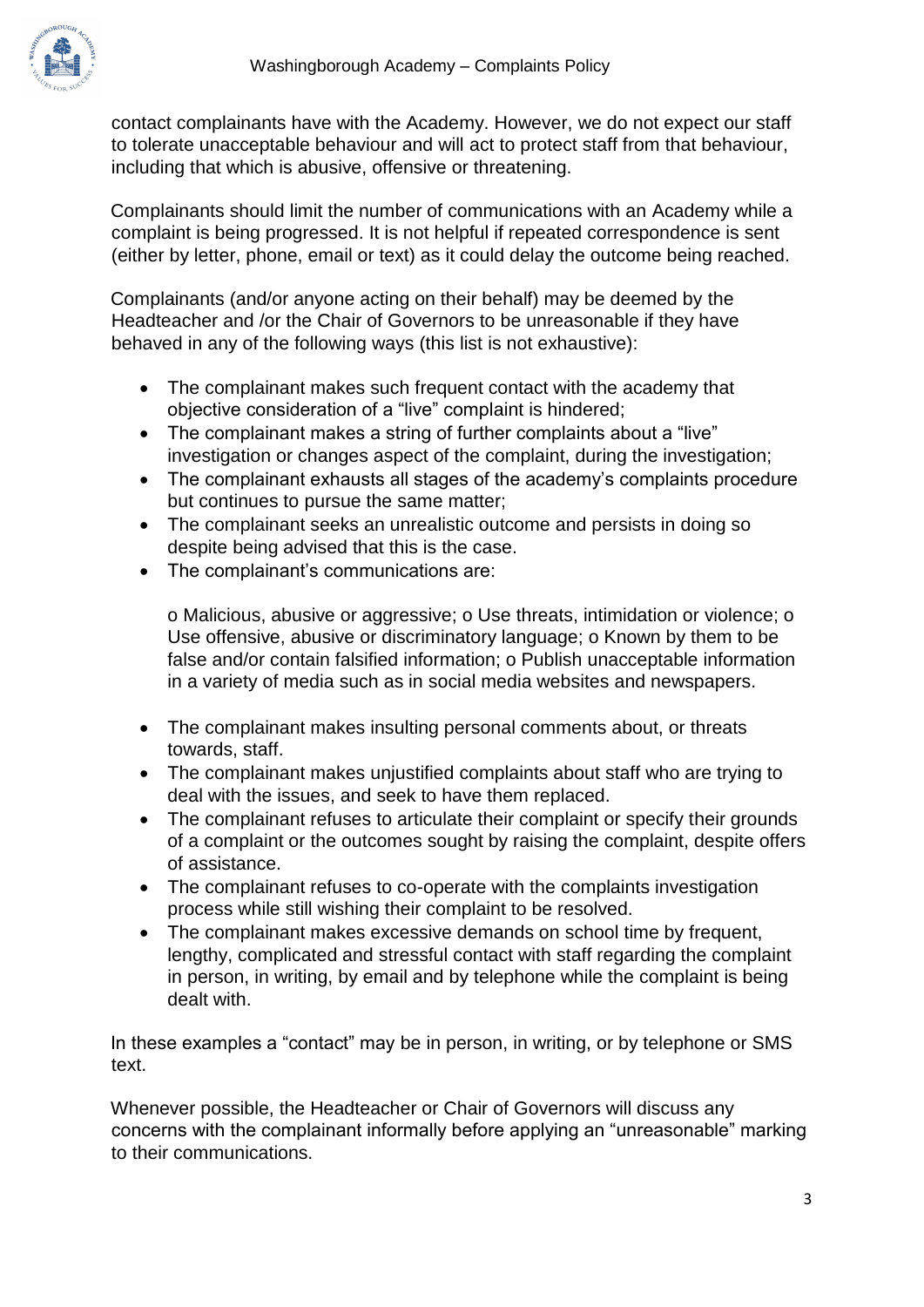

Where a complainant continues to behave in an unacceptable fashion the Headteacher or Chair of Governors will write to the complainant explaining that their behaviour is unreasonable and asking them to change it. The Academy may decide to deal with such complaints in one or more of the following ways, for example:

- Try to agree with the complainant a code of behaviour for the parties involved if the Academy is to continue processing the complaint.
- To require contact to take place with a named officer only.
- To restrict telephone calls to specified days and times.
- To restrict contact with the complainant to one form of contact only.
- To limit the number of times contact can be made per term.

If this behaviour continues then the Chair of Governors or Headteacher may authorise staff to terminate contact with the complainant (except in matters directly related to the education and welfare of their child) and they may discontinue any further investigation being carried out.

The complainant will already have been given a clear statement of the Academy's position and have taken all reasonable steps to address the complainant's needs. Any further written contact from the complainant will be read and placed on file. Telephone calls relating to the complaint will be terminated and logged on the record. The Academy should usually review this position after 6 months.

### **Barring from the Academy Premises**

If a person's behaviour is a cause for concern, the Academy can ask them to leave the premises. In response to any serious incident of aggression or violence, the police may be informed.

The Academy can notify a parent, in writing, that their implied licence to be on the premises has been temporarily revoked; however, the parent will be able to formally express their views on the decision to bar, in writing.

The decision to bar will be reviewed, taking into account any representations made by the person, and will either be confirmed or lifted. If the decision to bar is confirmed, the person will be notified in writing, explaining how long the bar will be in place.

## **THE PROCEDURE**

#### **Stage One (informal): Complaint Heard by Staff Member**

Where an individual has a concern regarding a member of staff, it should in most cases be raised with that member of staff directly. This should generally enable a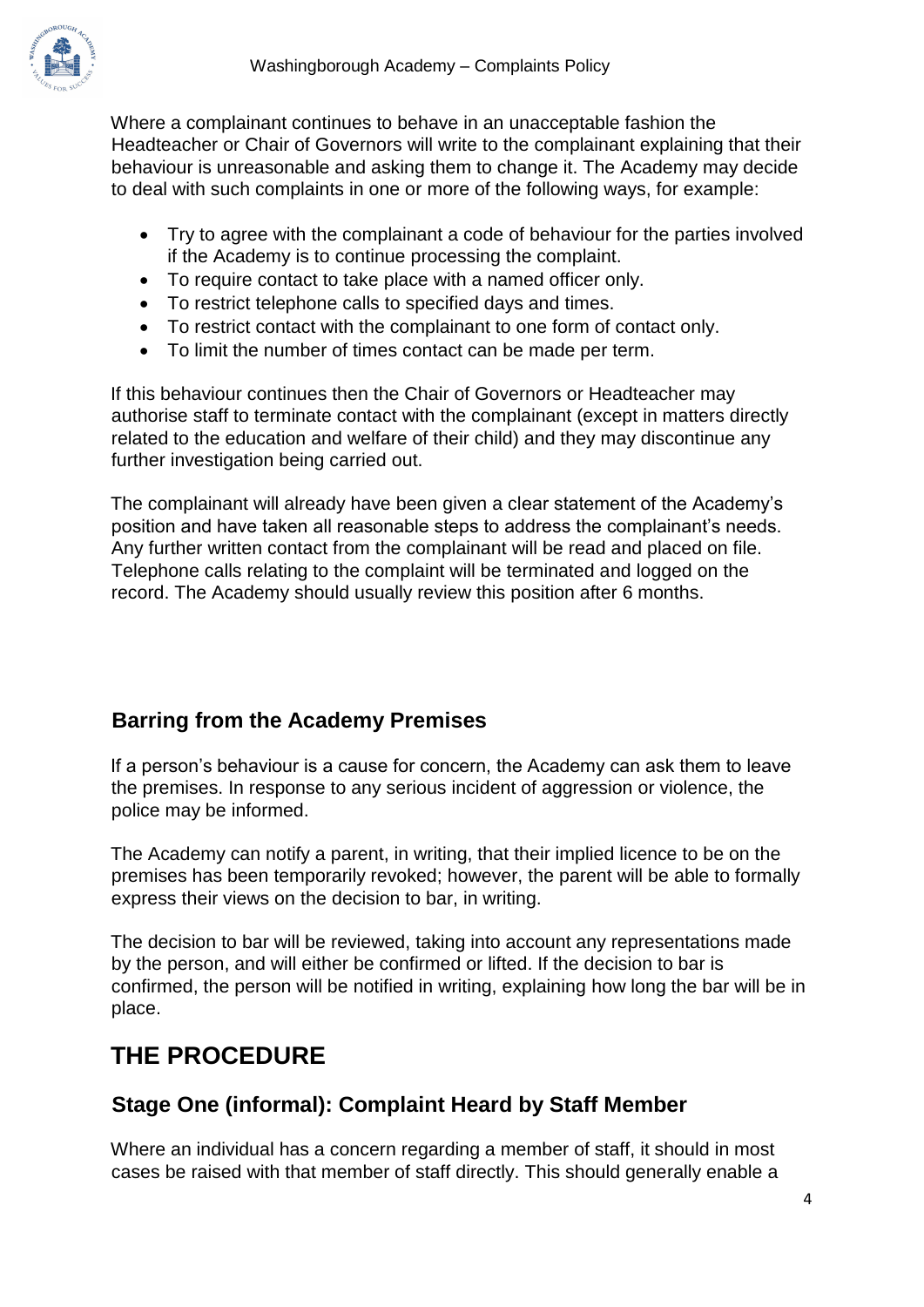

concern to be resolved at the earliest possible stage and avoid any need for it to escalate into a formal complaint.

Members of staff dealing with such concerns should keep a record of the concern and the steps taken to deal with it. This is particularly important where the concern is raised (and resolved) verbally.

If an acceptable resolution is not reached, the member of staff should direct the individual to this procedure.

The academy does recognise that there may be circumstances in which: -

- it would be difficult for a particular complainant to discuss a complaint with a particular member of staff; or
- the member of staff directly involved feels too compromised to deal with the complaint.

In these cases, the complaint should be directed to the Complaints Co-ordinator who can refer the complainant to another staff member (or, in the case of a complaint concerning the Headteacher, the Chair of Governors for informal resolution. Such alternative member of staff may be more senior, but does not have to be, and they are simply required to consider the complaint objectively and impartially.

Where a complaint is received, which does not appear to have explored this stage of the procedure (such as where the first approach is made to a governor) and which does not indicate that there is good reason (as indicated above) why this has not been done, the usual next step would be to refer the complainant to the appropriate person and advise them about the procedure.

### **Stage Two (formal): Complaint Heard by Headteacher**

A formal complaint should be issued to the academy in the form set out at Annex 1, or at least including all the matters covered in that form. Complaints should be made as soon as possible following the exhaustion of Stage One (where possible).

The academy will promptly acknowledge the complaint (usually within five term-time days) and the Headteacher will be the person to consider it and reach the decision upon any action to be taken.

The Headteacher will usually also investigate the complaint; however, the Headteacher may if appropriate appoint an Investigating Officer. The Investigating Officer is another suitable person who will investigate the complaint and produce a report, including recommendations, which the Headteacher will consider in reaching their decision.

The Headteacher will confirm his/her decision in writing. Under normal circumstances, the decision will be communicated within twenty term-time days.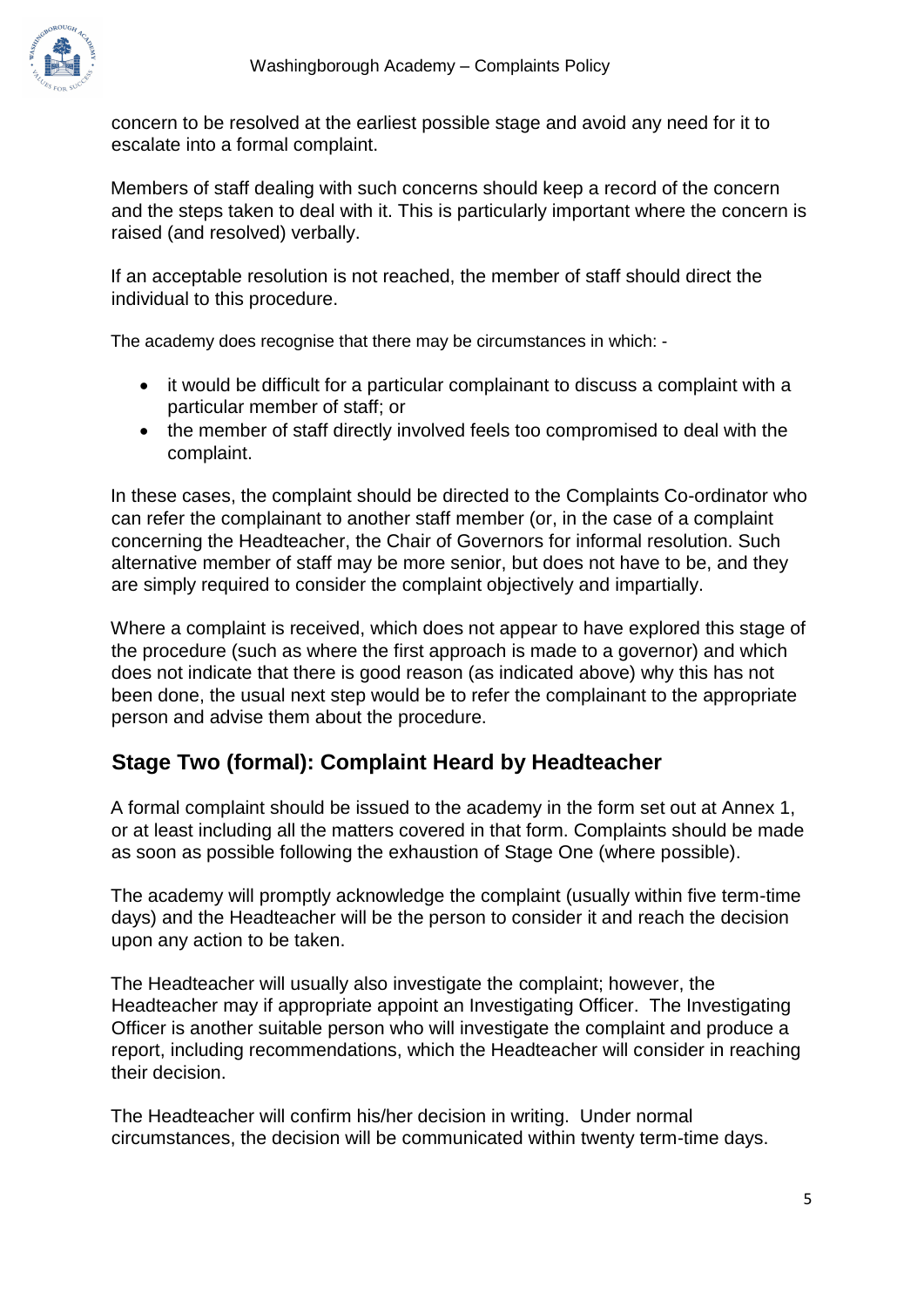

Where, due to the nature of the complaint, this is not possible, the complainant will be informed as soon as possible of the timescale that will apply.

The Complaint Handler dealing with the formal complaint must keep a written record of the complaint and any action taken as a result of the formal complaint.

## **Stage Three (formal): Appeal Panel**

If the complainant remains dissatisfied with the outcome of Stage 2, they should write to the Chair of Governors giving details of the complaint and the reasons why they disagree with the Headteacher's decision at Stage 2, no later than ten term-time days from the date of the Headteacher's decision letter.

A Complaints Panel will be convened, consisting of at least three people who have not been directly involved in the matters detailed in the complaint.

One panel member will be independent of the management and running of the academy.

A letter will be sent to the complainant inviting them to attend the hearing, which will provide reasonable notice, and the complainant may be accompanied to the hearing by a friend or family member.

In order for them to prepare for the hearing, the Panel should receive in advance (in particular, but not exclusively): -

- A summary of the steps taken at Stage 1;
- The formal complaint lodged at Stage 2;
- The investigation steps taken by the academy;
- The Headteacher's decision; and
- The complainant's appeal correspondence and any supporting documentation.

In most cases, the Stage 3 Hearing will be attended by: -

- The panel (with one governor chosen to act as the Panel Chair);
- The complainant;
- An appropriate individual to advise the panel; A clerk.

The Complainant has the right to request an independent panel if they believe there is likely to be bias from the appointed panel. This request must be made no later than three term-time days in advance of the Stage 3 Hearing together with reasons why they feel this to be the case. This request should be put in writing to the Clerk to the Governors.

The request will be considered by the Governors but the final decision as to whether to accept the request for an independent panel is for the Governors to determine.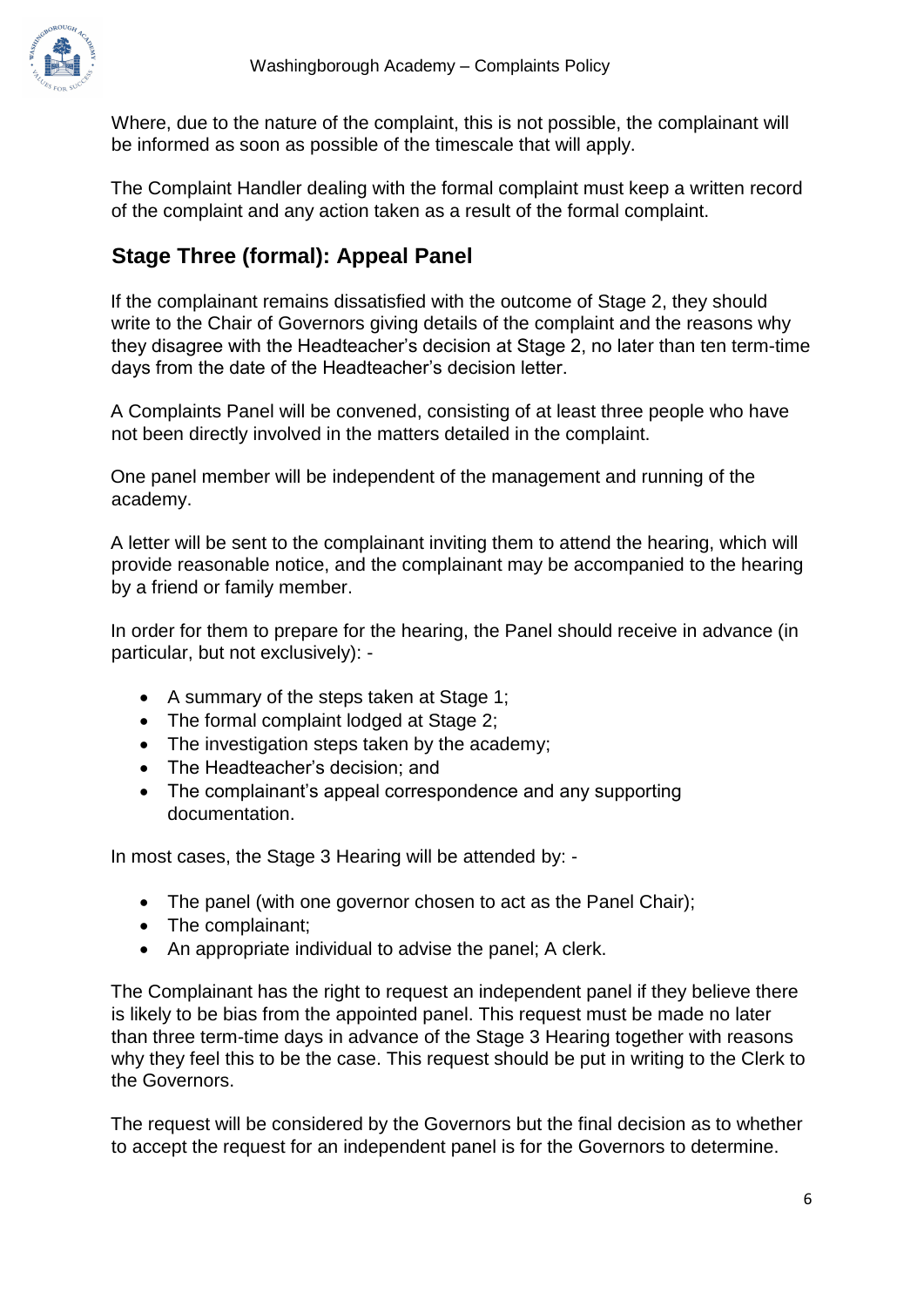

The Headteacher may attend, if it is considered appropriate, to explain his/her actions and/or decision at Stage 2. However, it will not normally be expected for the subject of the original complaint to attend, nor for witnesses to attend and give evidence in person.

# **CONDUCT OF THE PANEL HEARING**

At the hearing, the complainant will be given a full and fair opportunity to present the grounds of their complaint and any supporting evidence, together with their reasons for rejecting the decision of the Headteacher's decision at Stage 2. It should be made clear what resolution is sought by the complainant and why this is considered appropriate.

No Governor will sit on the panel if they have had a prior involvement in the complaint or in the circumstances surrounding it.

The Panel's decision will usually be reached on the basis of the documentary evidence available, although the panel may adjourn the hearing if necessary to conduct further investigation. The Panel's role is not to re-investigate the case, but to review the steps taken to date.

In order to retain the non-adversarial approach recommended by the DfE, the following principles will apply to the hearing:

- The Panel will act independently and impartially;
- The hearing will be as informal as possible and the Panel will endeavour to put and keep the complainant at their ease;
- Witnesses will not normally be required to attend to give evidence in person, and the written evidence (as recorded in notes of any investigation interview) will usually be taken as read;
- Should the complainant want a particular witness to attend in person, this request should be justified with reasons and the Panel should make the decision as to whether to proceed in this way. In such cases, the witness will only be required to attend for the part of the hearing in which they give their evidence and can afterwards be excused;
- The focus of the hearing will be on hearing from the complainant. The Headteacher, if attending, can respond to points raised by the complainant;
- The panel may ask questions at any point;
- The complainant will not be present whilst the Panel deliberates; and
- The Panel's decision will be confirmed in writing, following the hearing.

The welfare of any child/young person is paramount.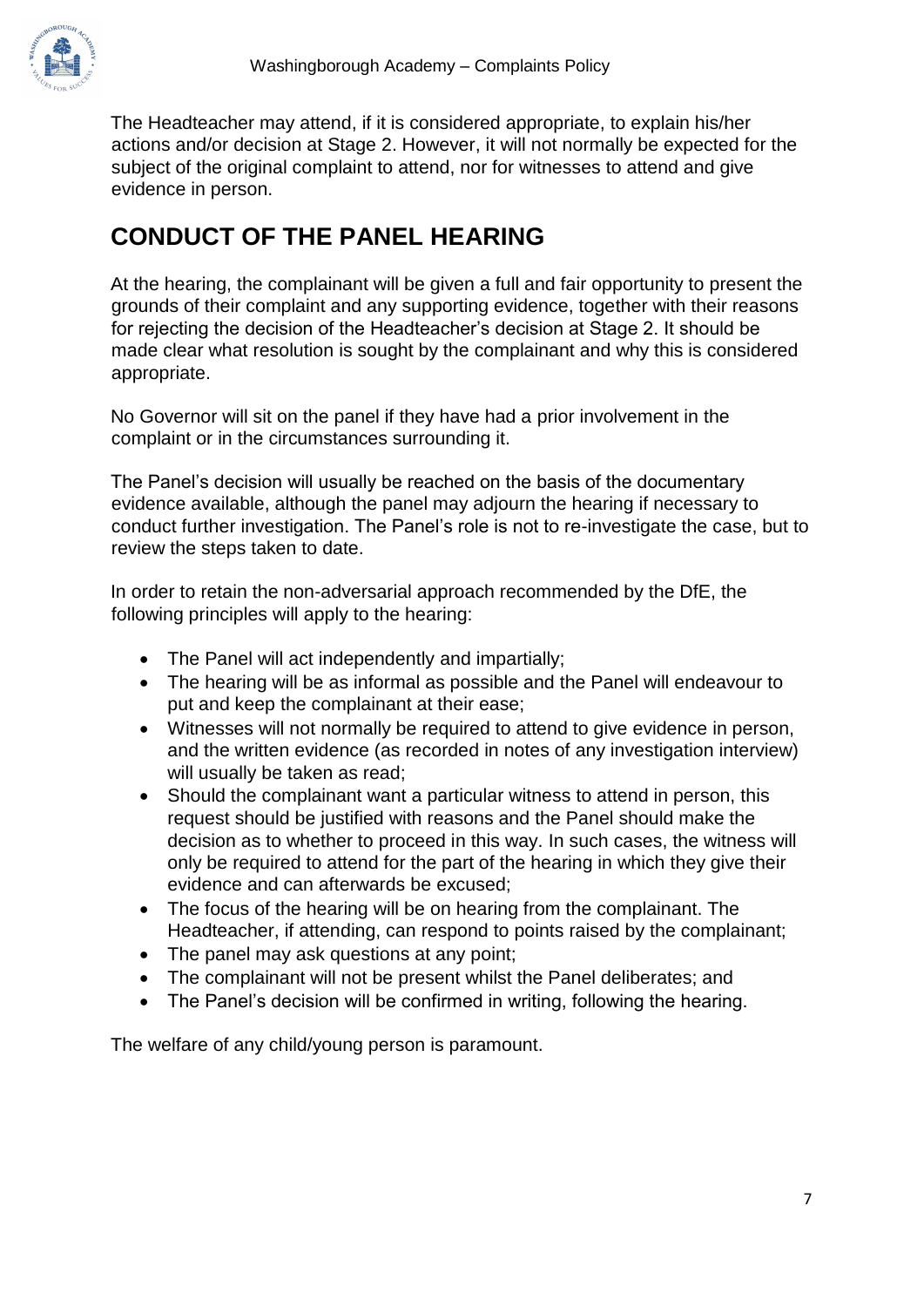# **THE PANEL'S DECISION**

The Panel will have to consider the issues raised by the complainant and the evidence supporting their complaint.

It will often be the case that the evidence of two or more witnesses' conflict, and in such cases, the Panel will have to make a finding of whose evidence to prefer and the reasons why they have reached this decision.

The Panel will consider the complainant's appeal and may: -

- dismiss the complaint in whole or in part;
- uphold the complaint in whole or in part;
- decide on the appropriate action to be taken to resolve the complaint;
- recommend changes to the academy's systems or procedures to ensure that problems of a similar nature do not recur.

Dismissal of a complaint may be done where (without limitation): -

- There is insufficient evidence to reach a conclusion, so the complaint cannot be upheld.
- The concern is not substantiated by the evidence.
- The matter has been fully investigated and that appropriate procedures are being followed, which are strictly confidential.

Where a complaint is substantiated in part or in full, some details may then be given of action the academy may be taking to review procedures etc. but details of the investigation or of any disciplinary procedures will not be released.

The decision will be confirmed in writing to the complainant as soon as reasonably practicable and usually within 10 term-time days.

A copy of the panel's findings and recommendations will be also be provided to the person complained about, where relevant. A copy of the letter will be held centrally and available for inspection by the Headteacher and will form part of the written record.

The Stage Three Panel Hearing is the last stage of the Academy complaints process.

Once a complaint has been addressed formally via this procedure, the matter will be closed. Should a complainant remain dissatisfied, despite all stages of the procedures having been followed, and seek to reopen the same issue, the Chair of the Governing Body will simply inform them in writing that the procedure has been exhausted and that the matter is now closed. A sample letter is set out at Annex 2.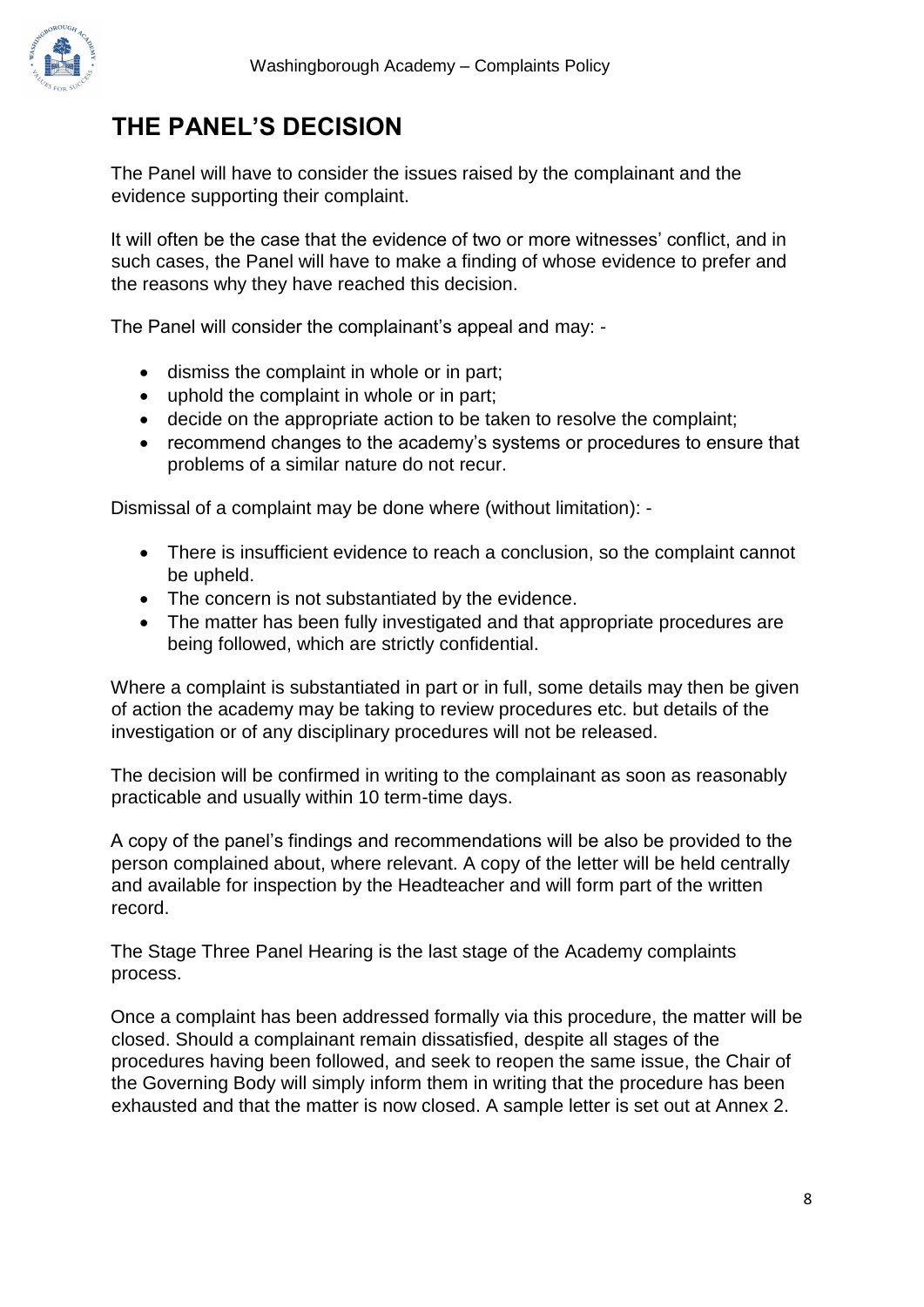

#### **MONITORING AND REVIEW**

The Headteacher will report on the operation of the Complaints Procedure to the Governing Body once a year. This report will include:

- the number of formal complaints that have been made.
- the number that have been satisfactorily dealt with at the point of the original investigation.
- the number of occasions on which the Appeal Panel has met.
- any significant amendments to academy policy or practice as a result of the complaints made.
- any issues that have arisen in the operation of the Complaints Procedure.

The Headteacher's report will respect the confidentiality of the individual.

In the light of the Headteacher's report, the Governing Body will consider whether or not the complaints procedure should be amended in any way.

### **Education Funding Agency (EFA)**

If a complaint has completed the local procedures and the complainant remains dissatisfied, they have the right to refer their complaint to the EFA who will consider whether the complaint has been dealt with properly by the academy.

The EFA schools' complaints form can be accessed from the following link:

<https://www.education.gov.uk/schools/leadership/schoolperformance/school-complaints-form>

The EFA will consider complaints about academies that fall into any of the following three areas:

- where there is undue delay or the academy did not comply with its own complaints procedure when considering a complaint;
- where the academy is in breach of its funding agreement with the Secretary of State; or
- where an academy has failed to comply with any other legal obligation.

The EFA will consider whether the complaints policy and any other relevant statutory policies have been adhered to. The EFA will not overturn an academy's decision about a complaint; however, if it is found that an academy did not deal with a complaint properly then the EFA may request that the complaint is looked into again.

If legislative or policy breaches are found, the EFA will report them to the academy and where necessary, ask for corrective action to be taken.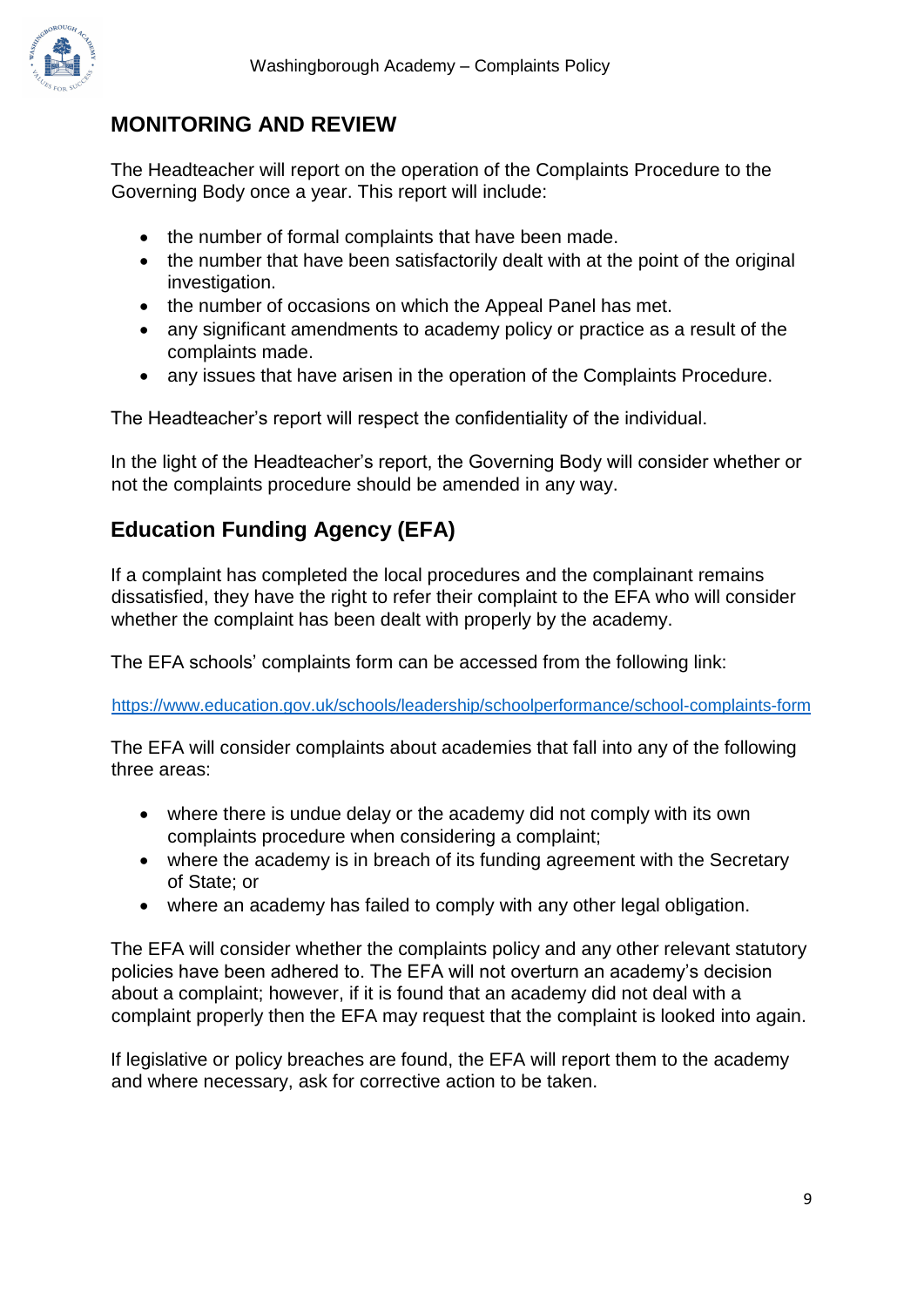

#### **Annex 1 - Complaint form**

This is a Complaint Form intended to instigate Stage 2 of the Complaints Procedure, after attempts to resolve the concern informally under Stage 1 have not provided you with a resolution you consider satisfactory.

Stage 1 should only be omitted in exceptional circumstances (and in such cases the reasons why should be set out below). If the academy does not consider that Stage 1 has been appropriately omitted, it reserves the right to refer your complaint back to that stage.

Please complete and return to the Complaints Co-ordinator who will acknowledge receipt and explain what action will be taken.

| Your name:                                                                                                                                                | Pupil's name:           |            |  |
|-----------------------------------------------------------------------------------------------------------------------------------------------------------|-------------------------|------------|--|
| Address:                                                                                                                                                  | Your relation<br>pupil: | hip to the |  |
|                                                                                                                                                           | Daytime<br>number:      | telephone  |  |
|                                                                                                                                                           | Evening<br>number:      | telephone  |  |
| Please give concise<br>details of your<br>complaint.                                                                                                      |                         |            |  |
| Please include, where<br>possible, dates,<br>names of witnesses,<br>etc. as this will enable<br>the academy to<br>properly investigate<br>your complaint. |                         |            |  |
| What action, if any,<br>have you<br>already<br>taken to<br>try<br>and resolve<br>your complaint.                                                          |                         |            |  |
| (Who did you speak<br>to and what was the<br>response)?                                                                                                   |                         |            |  |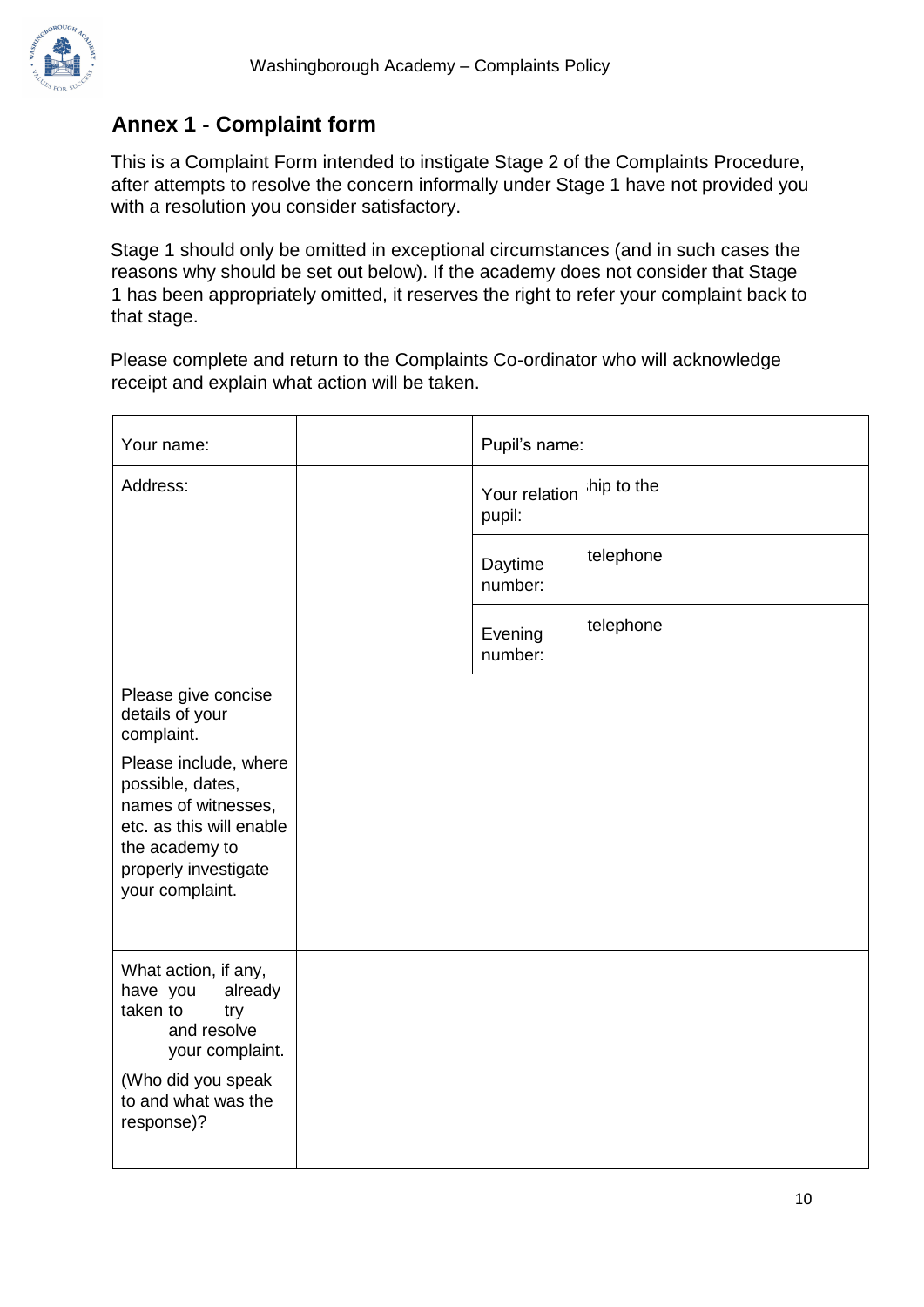

| If you have not taken<br>such action, please<br>set out here your<br>reasons. |  |
|-------------------------------------------------------------------------------|--|
| What actions do you<br>feel might resolve the<br>problem at this<br>stage?    |  |
| Are you attaching any<br>paperwork? If so,<br>please give details.            |  |
| Signed:                                                                       |  |
| Dated:                                                                        |  |
| <b>Official Use</b>                                                           |  |
| Date<br>acknowledgement<br>sent:                                              |  |
| By who:                                                                       |  |
| Complaint referred to:                                                        |  |
| Date:                                                                         |  |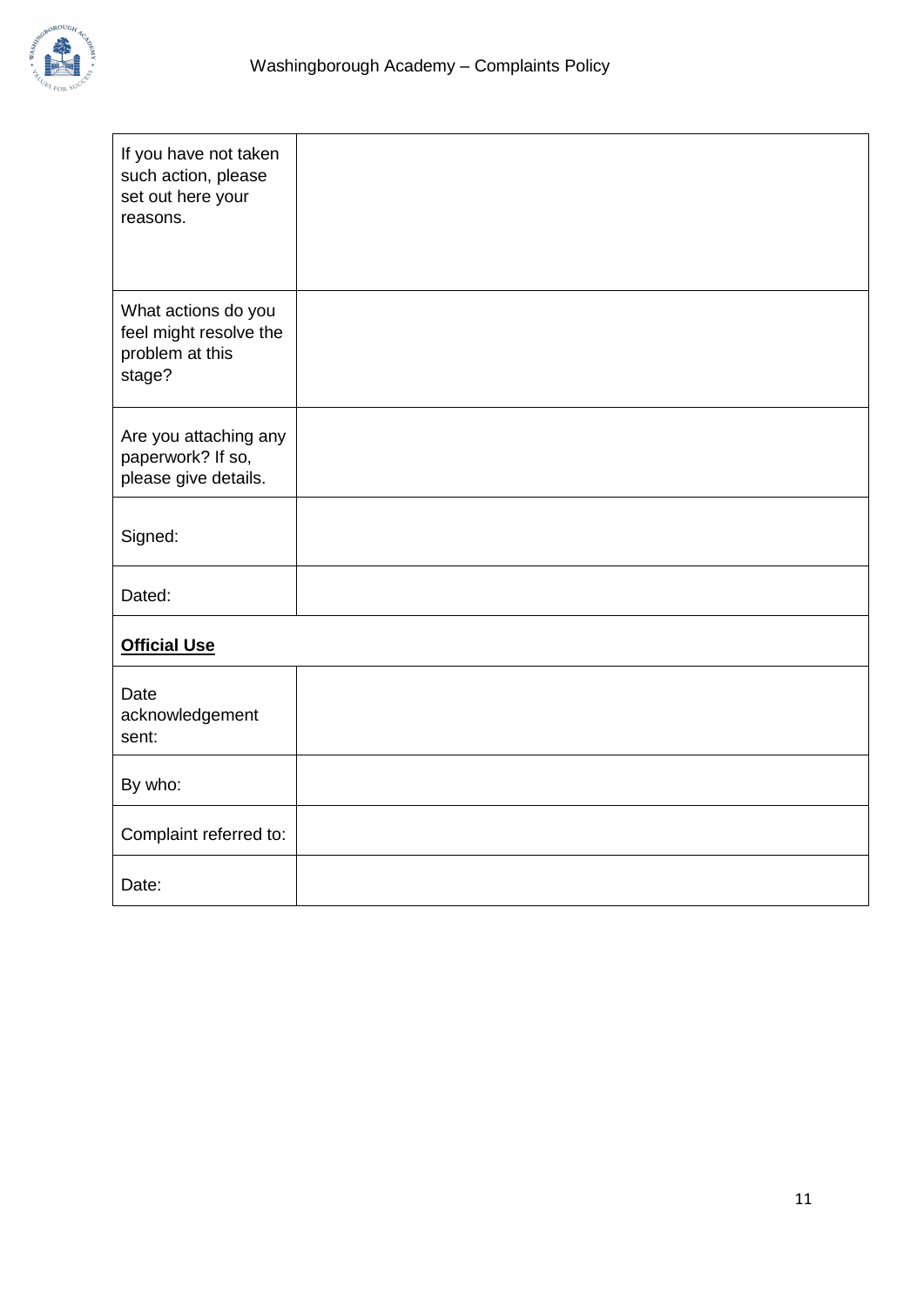

## **Annex 2 Example Rejection Letter**

Dear

Following receipt of your communications and careful consideration of the same, I regret that I am unable to deal with this matter under the Academy's Complaints Procedure as:

Please select appropriate wording from the following:

- You have not identified any specific actions of which you might complain
- Your concerns are presented as conclusions rather than specific actions of which you complain.
- The concerns that you identify relate to historical actions and any evidence which might have enabled an objective investigation of your complaint is no longer available.
- The substance of your complaint has been addressed under this procedure already.
- The concerns that you raise do not fall within the scope of this procedure. [I have enclosed a copy of the [NAME] policy.]
- You have not identified any potential sources of evidence which might allow the matter to be investigated.
- The academy offered to resolve the matter informally and, in my judgement, you refused unreasonably to take advantage of this.

If you wish my decision to be reviewed then you may write to the Clerk to the Governing Body. Yours sincerely,

Headteacher OR Chair of Governing Body